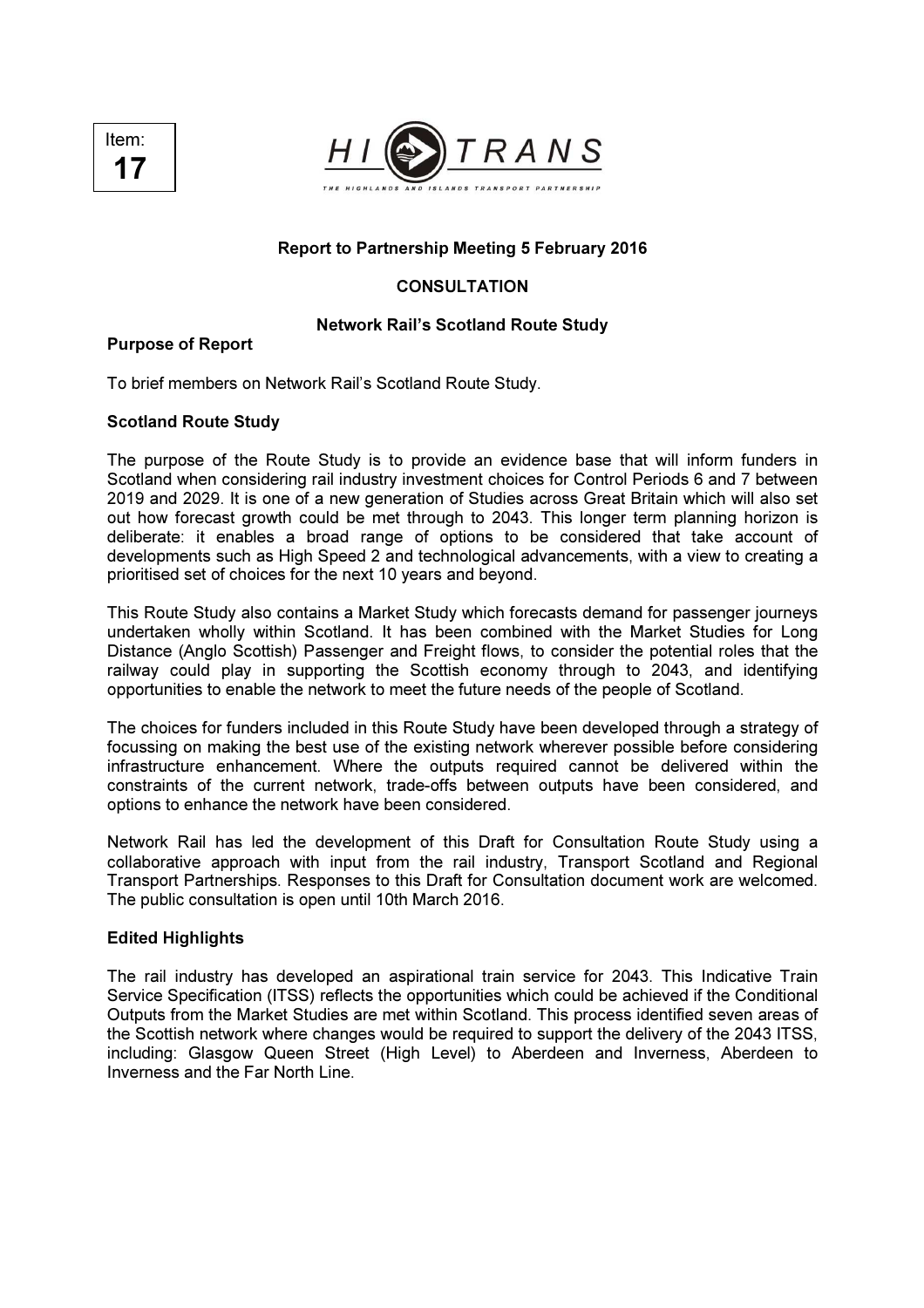## Highland Main Line

A rolling programme of electrification is proposed on Central Belt to Inverness , maximising the benefits of electrification by efficient sequencing and early delivery of key enablers at a corridor level with incremental outputs to improve capacity and journey time, working towards the 2043 aspirations.

Prior to electrification a number of strategic interventions are proposed including:

- Perth station re-modelling, redevelopment and re-signalling prior to electrification, including freight looping capacity and with improved transport interchange capabilities
- enhancing signalling headways between Stirling and Perth before Dunblane to Perth electrification to minimise both costs and levels of disruption to customers
- installation of additional loops and/or double track in advance of electrification of the Highland Main Line

Other key constraints are identified as

- Stanley Junction,
- Killiecrankie Tunnel
- single line sections
- the capability and capacity of Inverness Station.

### Aberdeen Inverness

The following interventions are proposed:

- new dynamic loops/double track at Dalcross and other locations
- extension of existing loops, signalling enhancements
- linespeed improvements
- track renewals

### Far North

Under consideration are:

- re-signalling from Inverness to Dingwall
- an additional loop between Inverness and Dingwall to provide greater flexibility to pass trains
- Georgemas Chord
- Possible reconfiguration of platforms 5-7 and track layout at Inverness station to facilitate more frequent services on this section of route. Consideration of these potential changes will need to be factored in to any modifications made to the fuelling facility at Inverness to accommodate new rolling stock

### West Highland Lines, Dingwall to Kyle

No recommendations

### HITRANS Response

HITRANS will be drafting a response for circulation to Board Members and Advisors in time for a final submission on 10 March.